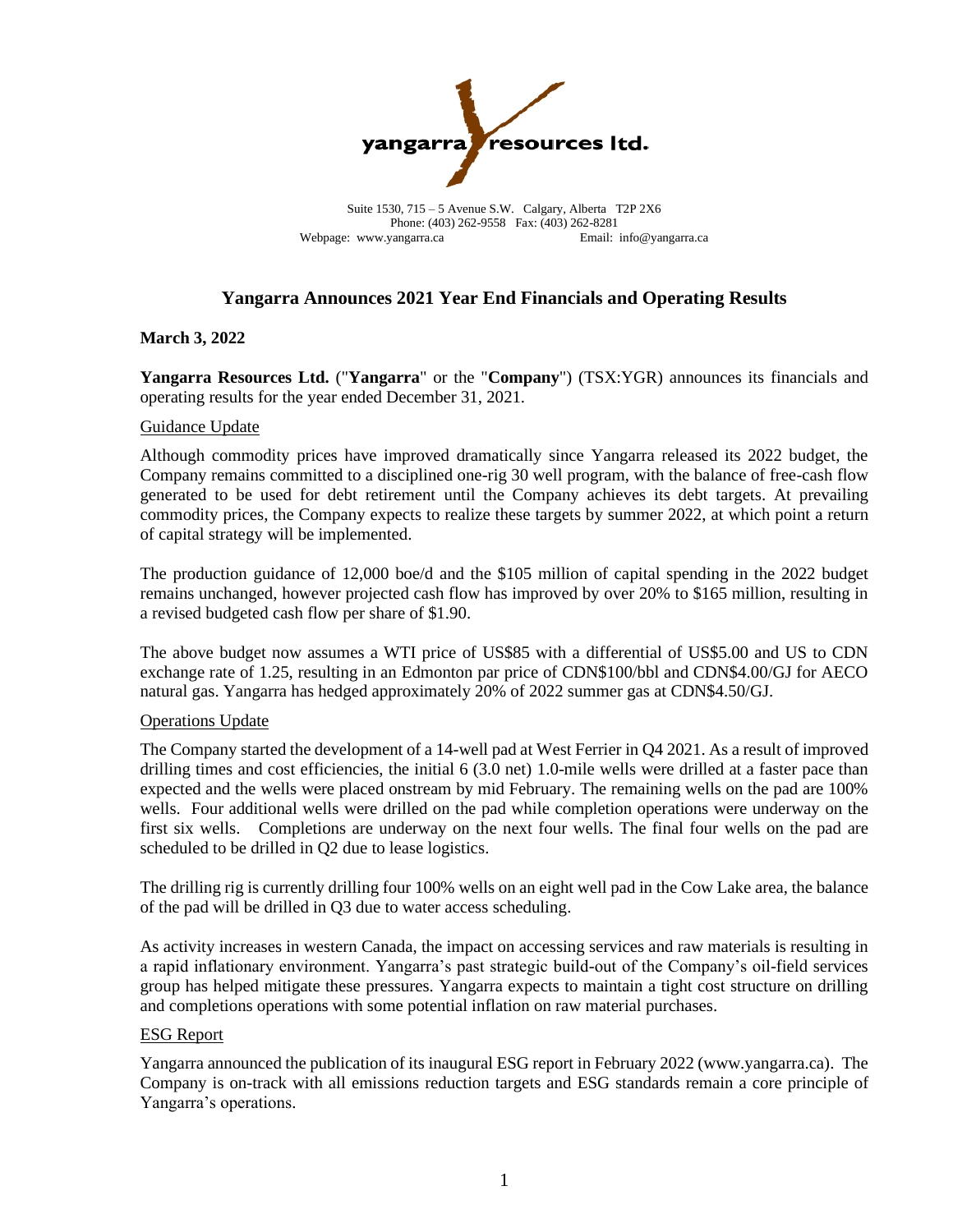### 2021 Highlights

- Average Production of 8,931 boe/d (46% liquids), a decrease of 10% from 2020
- Oil and gas sales were \$140.3 million, an increase of 64% from 2020
- Funds flow from operations of \$90.9 million (\$1.06 per share basic) an increase of 104% from 2020
- Adjusted EBITDA (which excludes changes in derivative financial instruments) was \$100.9 million (\$1.18 per share - basic)
- Net income of \$50.0 million (\$0.58 per share basic, \$65.2 million before tax), resulting in a net income margin of 36%
- Return on capital employed of 11.4% (Earnings before interest and taxes divided by (Total assets minus current liabilities))
- Operating costs were \$6.70/boe (including \$1.10/boe of transportation costs)
- Operating netbacks, which include the impact of commodity contracts, were \$32.27 per boe
- Operating margins were 75% and funds flow margins were 67%
- G&A costs of \$0.90/boe
- Royalties were 6% of oil and gas revenue
- Capital expenditures (including \$0.4 million of land) were \$88 million
- Net debt (which excludes the current derivative financial instruments) was \$196.8 million
- Retained earnings of \$159 million
- Decommissioning liabilities of \$13.8 million (discounted)

### Fourth Quarter Highlights

- Average production of 10,060 boe/d (44% liquids) during the quarter, a 10% increase from the same period in 2020
- Oil and gas sales were \$47.4 million, an increase of 106% from the same period in 2020
- Funds flow from operations of \$32.4 million (\$0.38 per share basic), an increase of 161% from the same period in 2020
- Adjusted EBITDA (which excludes changes in derivative financial instruments) was \$35.0 million (\$0.42 per share - basic)
- Net income of \$19.6 million (\$0.23 per share basic, \$25.5 million before tax), an increase of 344% from the same period in 2020
- Operating costs were \$7.41/boe (including \$1.09/boe of transportation costs)
- Field operating netbacks were \$40.26/boe
- Operating netbacks, which include the impact of commodity contracts, were \$39.32/boe
- Operating margins were 77% and funds flow from operations margins were 68%
- G&A costs of \$1.09/boe
- Royalties were 7% of oil and gas revenue
- All in cash costs were \$16.48/boe
- Capital expenditures were \$26.4 million
- Net Debt to fourth quarter annualized funds flow from operations was 1.5 : 1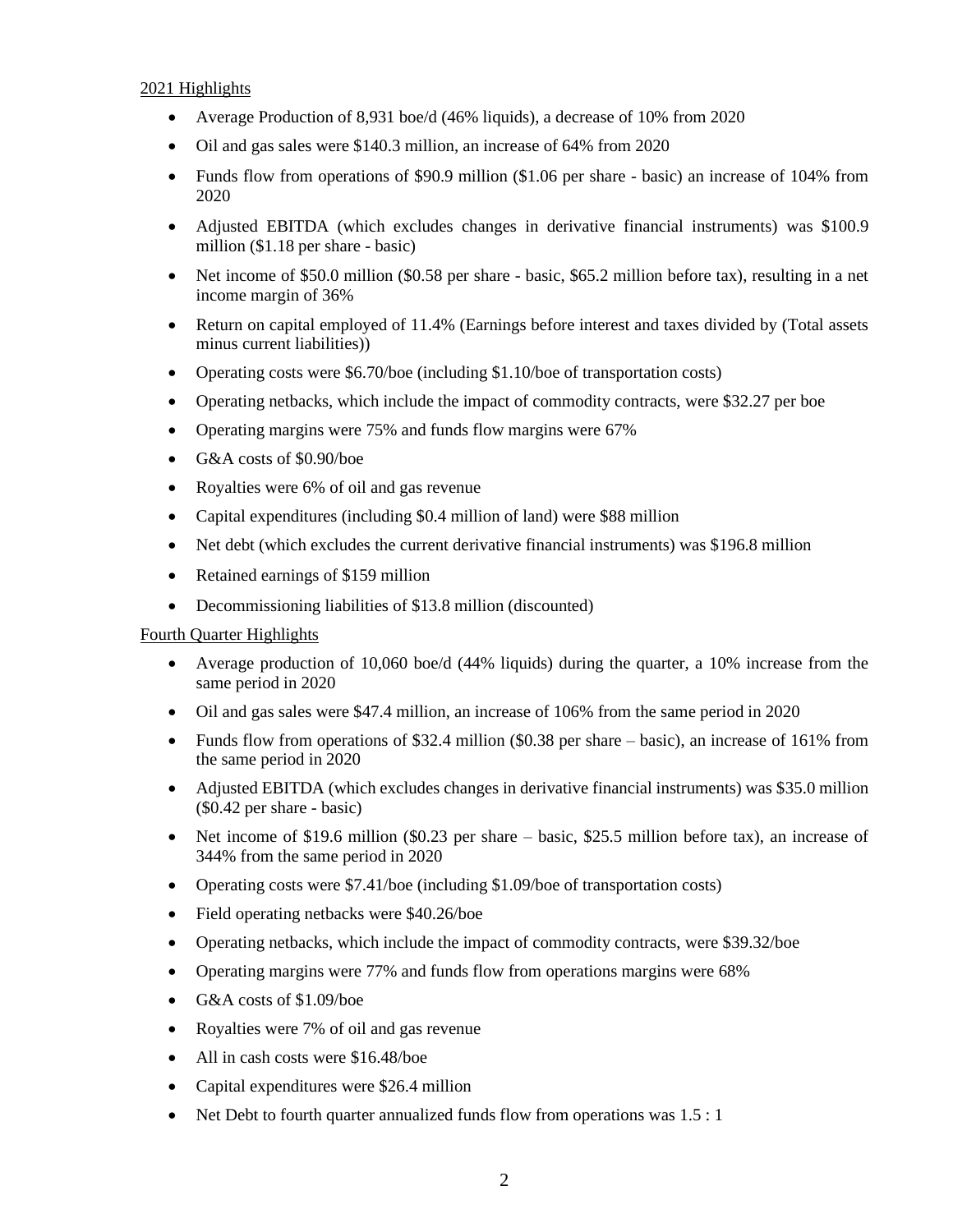## Financial Summary

|                                                      | 2021           |    |                | 2020 |         |            | Year Ended |              |         |  |
|------------------------------------------------------|----------------|----|----------------|------|---------|------------|------------|--------------|---------|--|
|                                                      | Q <sub>4</sub> |    | Q <sub>3</sub> |      | Q4      |            | 2021       |              | 2020    |  |
| <b>Statements of Income and Comprehensive Income</b> |                |    |                |      |         |            |            |              |         |  |
| Petroleum & natural gas sales                        | \$<br>47,405   | \$ | 35,880         | \$   | 23,064  | \$         | 140,289    | \$           | 85,699  |  |
| Income before tax                                    | \$<br>25,547   | \$ | 17,657         | \$   | 5,754   | \$         | 65,213     | $\mathbb{S}$ | 7,389   |  |
| Net income                                           | \$<br>19,644   | \$ | 13,500         | \$   | 4,276   | \$         | 50,014     | \$           | 4.847   |  |
| Net income per share - basic                         | \$<br>0.23     | \$ | 0.16           | \$   | 0.05    | \$         | 0.58       | \$.          | 0.06    |  |
| Net income per share - diluted                       | \$<br>0.22     | \$ | 0.15           | \$   | 0.05    | \$         | 0.56       | \$           | 0.06    |  |
| <b>Statements of Cash Flow</b>                       |                |    |                |      |         |            |            |              |         |  |
| Funds flow from operations                           | \$<br>32.425   | \$ | 24.126         | \$   | 12,460  | \$         | 90.921     | \$           | 44,619  |  |
| Funds flow from operations per share - basic         | \$<br>0.38     | \$ | 0.28           | \$   | 0.15    | \$         | 1.06       | \$           | 0.52    |  |
| Funds flow from operations per share - diluted       | \$<br>0.36     | \$ | 0.27           | \$   | 0.15    | \$         | 1.02       | \$           | 0.52    |  |
| Cash from operating activities                       | \$<br>36,835   | \$ | 22,078         | \$   | 19,192  | \$         | 91,266     | \$           | 44,271  |  |
| <b>Statements of Financial Position</b>              |                |    |                |      |         |            |            |              |         |  |
| Property and equipment                               | \$<br>627,948  | \$ | 606,945        | \$   | 563,290 | \$         | 627,948    | \$           | 563,290 |  |
| <b>Total assets</b>                                  | \$<br>683,469  | \$ | 656,849        | \$   | 609,989 | \$         | 683,469    | \$           | 609,989 |  |
| Working capital (deficit) surplus                    | \$<br>(3,729)  | \$ | (5,946)        | \$   | 10      | \$         | (3,729)    | -\$          | 10      |  |
| Adjusted net debt                                    | \$<br>196.794  | \$ | 201,811        | \$   | 197,379 | \$         | 196,794    | \$           | 197.379 |  |
| Shareholders equity                                  | \$<br>364,959  | \$ | 344,397        | \$   | 312,260 | \$         | 364,959    | \$           | 312,260 |  |
| Weighted average number of shares - basic            | 86.449         |    | 86.051         |      | 85,380  |            | 85,892     |              | 85,380  |  |
| Weighted average number of shares - diluted          | 90,636         |    | 89,802         |      | 85,588  |            | 89,376     |              | 85,783  |  |
| Company Netbacks (\$/boe)                            |                |    |                |      |         |            |            |              |         |  |
|                                                      | 2021           |    |                |      | 2020    | Year Ended |            |              |         |  |

# Company Netbacks (\$/boe)

|                                                       | 2021 |         |    |        | 2020 | Year Ended |    |                        |        |
|-------------------------------------------------------|------|---------|----|--------|------|------------|----|------------------------|--------|
|                                                       |      | Q4      |    | Q3     |      | Q4         |    | 2021                   | 2020   |
| Sales price                                           |      | \$51.22 | \$ | 44.78  | -S   | 27.34      | \$ | 43.04<br><sup>\$</sup> | 23.68  |
| Royalty expense                                       |      | (3.55)  |    | (3.17) |      | (1.52)     |    | (2.68)                 | (1.16) |
| Production costs                                      |      | (6.32)  |    | (5.71) |      | (5.02)     |    | (5.60)                 | (5.26) |
| Transportation costs                                  |      | (1.09)  |    | (0.98) |      | (1.03)     |    | (1.10)                 | (1.06) |
| <b>Field operating netback</b>                        |      | 40.26   |    | 34.92  |      | 19.77      |    | 33.66                  | 16.20  |
| Realized gain (loss) on commodity contract settlement |      | (0.94)  |    | (0.33) |      | (0.38)     |    | (1.39)                 | (0.18) |
| <b>Operating netback</b>                              |      | 39.32   |    | 34.58  |      | 19.39      |    | 32.27                  | 16.02  |
| G&A                                                   |      | (1.09)  |    | (0.95) |      | (0.89)     |    | (0.90)                 | (0.65) |
| Cash Finance expenses                                 |      | (3.53)  |    | (3.96) |      | (3.73)     |    | (2.52)                 | (4.21) |
| Depletion and depreciation                            |      | (9.42)  |    | (7.62) |      | (8.04)     |    | (8.34)                 | (8.36) |
| Non Cash - Finance expenses                           |      | 1.67    |    | 0.60   |      | (0.06)     |    | (0.05)                 | (0.05) |
| Abandonment Expenses                                  |      |         |    |        |      | (0.21)     |    |                        | (0.05) |
| Stock-based compensation                              |      | (0.40)  |    | (0.49) |      | (0.61)     |    | (0.41)                 | (0.74) |
| Unrealized gain (loss) on financial instruments       |      | 1.04    |    | (0.12) |      | 0.96       |    | (0.04)                 | 0.09   |
| Deferred income tax                                   |      | (6.38)  |    | (5.19) |      | (1.75)     |    | (4.66)                 | (0.70) |
| Net Income netback                                    |      | 21.21   | \$ | 16.85  | -S   | 5.06       | \$ | 15.35<br>-S            | 1.35   |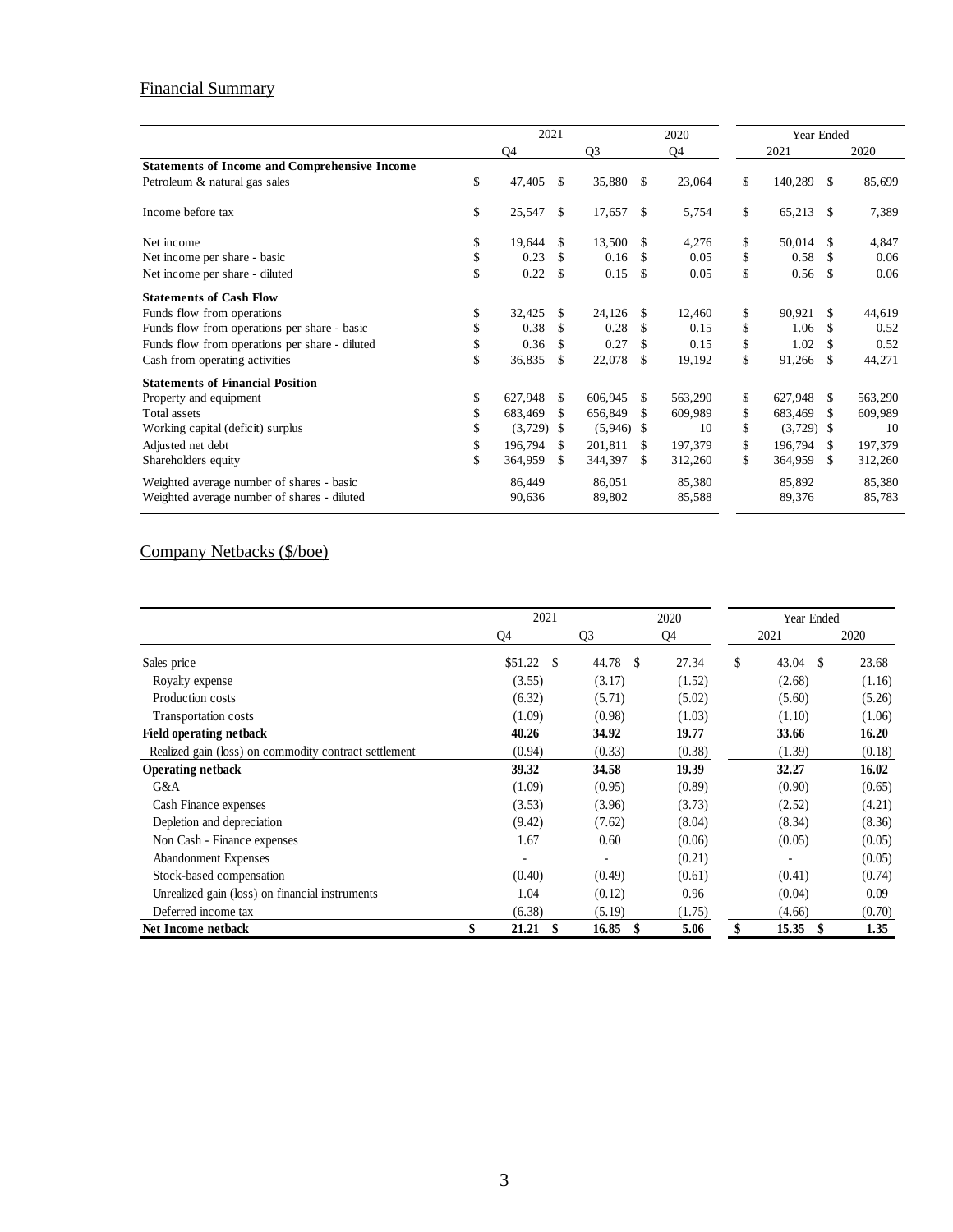## Business Environment

|                                                           | 2021<br>2020 |        |               |                |     |        | Year Ended |             |               |        |
|-----------------------------------------------------------|--------------|--------|---------------|----------------|-----|--------|------------|-------------|---------------|--------|
|                                                           |              |        |               |                |     |        |            |             |               |        |
|                                                           |              | Q4     |               | Q <sub>3</sub> |     | Q4     |            | 2021        |               | 2020   |
| Realized Pricing (Including realized commodity contracts) |              |        |               |                |     |        |            |             |               |        |
| Light Crude Oil (\$/bbl)                                  | \$           | 89.49  | \$            | 84.78          | -S  | 55.13  | \$         | 78.24       | £.            | 47.64  |
| $NGL$ ( $$/bbl$ )                                         | \$           | 51.54  | \$.           | 51.13          | \$  | 24.32  | \$         | 45.11       | \$.           | 18.45  |
| Natural Gas (\$/mcf)                                      | \$           | 4.67   | \$            | 3.71           | -S  | 2.64   | \$         | 3.75        | \$.           | 2.28   |
| <b>Realized Pricing (Excluding commodity contracts)</b>   |              |        |               |                |     |        |            |             |               |        |
| Light Crude Oil (\$/bbl)                                  | \$           | 89.49  | \$.           | 84.90          | \$. | 55.13  | \$         | 82.01       | \$.           | 47.59  |
| $NGL$ ( $$/bb1)$ )                                        | \$           | 51.61  | \$.           | 51.06          | \$. | 24.43  | \$         | 45.10       | £.            | 18.49  |
| Natural Gas (\$/mcf)                                      | \$           | 4.95   | \$            | 3.81           | \$. | 2.75   | \$         | 3.87        | \$            | 2.34   |
| <b>Oil Price Benchmarks</b>                               |              |        |               |                |     |        |            |             |               |        |
| West Texas Intermediate ("WTI") (US\$/bbl)                | \$           | 77.45  | \$.           | 70.62          | \$. | 42.66  | \$         | 67.65       | £.            | 39.40  |
| Edmonton Par (\$/bbl)                                     | \$           | 91.70  | \$            | 81.39          | -S  | 50.24  | \$         | 79.80       | £.            | 45.34  |
| Edmonton Par to WTI differential (US\$/bbl)               | \$           | (4.67) | <sup>\$</sup> | (6.02)         | -S  | (4.01) | \$         | $(3.89)$ \$ |               | (5.54) |
| <b>Natural Gas Price Benchmarks</b>                       |              |        |               |                |     |        |            |             |               |        |
| $AECO$ gas $(\frac{5}{mcf})$                              | \$           | 4.41   | \$.           | 3.41           | -\$ | 2.64   | \$         | 3.49        | <sup>\$</sup> | 2.23   |
| <b>Foreign Exchange</b>                                   |              |        |               |                |     |        |            |             |               |        |
| Canadian Dollar/U.S. Exchange                             |              | 0.79   |               | 0.79           |     | 0.77   |            | 0.80        |               | 0.75   |

# **Operations Summary**

Net petroleum and natural gas production, pricing and revenue are summarized below:

|                                                       | 2021 |               |               | 2020    | Year Ended |               |         |  |
|-------------------------------------------------------|------|---------------|---------------|---------|------------|---------------|---------|--|
|                                                       |      | O4            | O3            | Q4      |            | 2021          | 2020    |  |
| Daily production volumes                              |      |               |               |         |            |               |         |  |
| Natural Gas (mcf/d)                                   |      | 33,774        | 27,965        | 30,322  |            | 29,092        | 32,404  |  |
| Light Crude Oil (bbl/d)                               |      | 2.744         | 2.274         | 2.269   |            | 2,373         | 2,611   |  |
| NGL's (bb1/d)                                         |      | 1,687         | 1,776         | 1,846   |            | 1,709         | 1,876   |  |
| Combined (BOE/d 6:1)                                  |      | 10.060        | 8.710         | 9,169   |            | 8,931         | 9,888   |  |
| <b>Revenue</b>                                        |      |               |               |         |            |               |         |  |
| Petroleum & natural gas sales - Gross                 |      | 47.405<br>\$. | 35,880<br>\$. | 23,064  | \$         | 140.289<br>-S | 85.699  |  |
| Realized gain (loss) on commodity contract settlement |      | (872)         | (267)         | (323)   |            | (4,529)       | (658)   |  |
| Total sales                                           |      | 46,533        | 35,613        | 22,741  |            | 135,760       | 85,041  |  |
| Royalty expense                                       |      | (3,287)       | (2,539)       | (1,283) |            | (8, 722)      | (4,213) |  |
| Total Revenue - Net of royalties                      |      | 43,246        | 33,074        | 21,458  |            | 127,038       | 80,828  |  |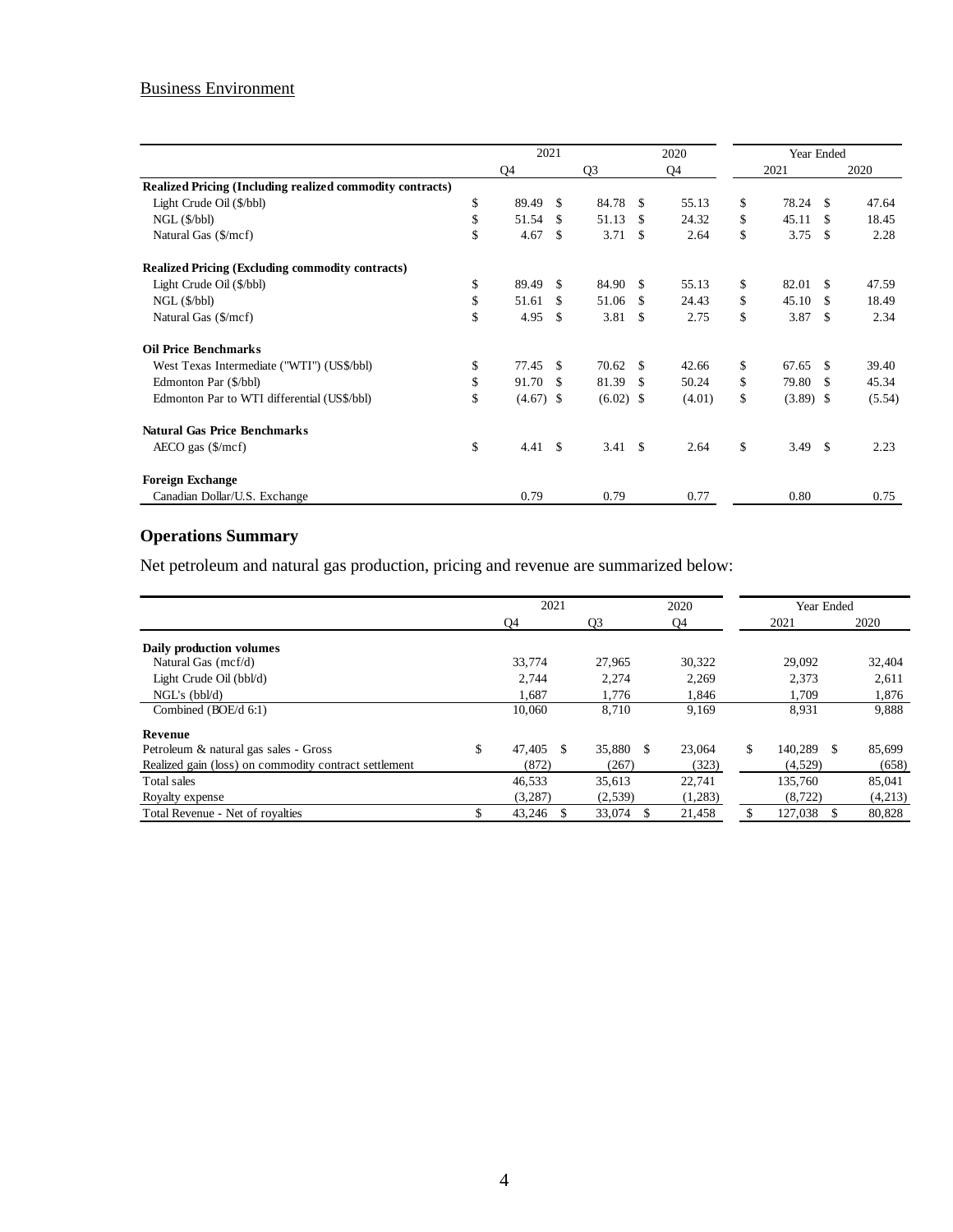### **Working Capital Summary**

The following table summarizes the change in working capital during the year ended December 31, 2021 and December 31, 2020:

|                                         | Three months ended    | Year ended      | Year ended                          |
|-----------------------------------------|-----------------------|-----------------|-------------------------------------|
|                                         | December 31, 2021     |                 | December 31, 2021 December 31, 2020 |
| Adjusted net debt - beginning of period | \$<br>$(201, 811)$ \$ | $(197, 414)$ \$ | (187,711)                           |
| Funds flow from operations              | 32,425                | 90,921          | 45,524                              |
| Additions to property and equipment     | (26, 624)             | (88, 153)       | (51,093)                            |
| Decommissioning costs incurred          | (416)                 | (881)           | (389)                               |
| Additions to E&E Assets                 | (212)                 | (387)           | (426)                               |
| Issuance of shares                      | 510                   | 1,132           | $\overline{\phantom{a}}$            |
| Other                                   | (666)                 | (2,012)         | (3,319)                             |
| Adjusted net debt - end of period       | $(196, 794)$ \$       | $(196,794)$ \$  | (197, 414)                          |
|                                         |                       |                 |                                     |
| Credit facility limit                   | \$<br>210,000         | 210,000         | 210,000<br>\$.                      |

### **Capital Spending**

Capital spending is summarized as follows:

|                                           | 2021   |           |        | 2020 |        | Year Ended |        |    |        |
|-------------------------------------------|--------|-----------|--------|------|--------|------------|--------|----|--------|
| Cash additions                            | Q4     |           | Q3     |      | Q4     |            | 2021   |    | 2020   |
| Land, acquisitions and lease rentals<br>ъ |        | $(89)$ \$ | 327    | \$   | (75)   | S          | 54     | S  | 324    |
| Drilling and completion                   | 23,994 |           | 19,847 |      | 14,030 |            | 77,991 |    | 44,816 |
| Geological and geophysical                | 114    |           | 42     |      | 134    |            | 547    |    | 640    |
| Equipment                                 | 2,349  |           | 3,136  |      | 753    |            | 8,872  |    | 4,226  |
| Other asset additions                     | 255    |           | 122    |      | 347    |            | 689    |    | 1,087  |
|                                           | 26,623 |           | 23,474 | \$.  | 15.189 |            | 88,153 | S. | 51,093 |
| Exploration & evaluation assets           | 212    | S         | 41     | - \$ | ٠      | \$         | 387    | \$ | 426    |

### **Annual General Meeting of Shareholders**

The Company's Annual General Meeting of Shareholders is scheduled for 10:00 AM on Thursday April 28, 2022 in the Tillyard Management Conference Centre, Main Floor, 715 5th Avenue SW, Calgary, AB.

#### **Year End Disclosure**

The Company's December 31, 2021 audited consolidated financial statements, management's discussion and analysis and annual information form will be filed on SEDAR [\(www.sedar.com\)](http://us.lrd.yahoo.com/SIG=10q41mvbm/**http%3A/www.sedar.com/) and are available on the Company's website [\(www.yangarra.ca\)](http://www.yangarra.ca/).

For further information, please contact James Evaskevich, President & CEO 403-262-9558.

### *Oil and Gas Advisories*

*Natural gas has been converted to a barrel of oil equivalent (Boe) using 6,000 cubic feet (6 Mcf) of natural gas equal to one barrel of oil (6:1), unless otherwise stated. The Boe conversion ratio of 6 Mcf to 1 Bbl is based on an energy equivalency conversion method and does not represent a value equivalency; therefore Boe's may be misleading if used in isolation. References to natural gas liquids ("NGLs") in this news release include condensate, propane, butane and ethane and one barrel of NGLs is considered to be equivalent to one barrel of crude oil equivalent (Boe). One ("BCF") equals one billion cubic feet of natural gas. One ("Mmcf") equals one million cubic feet of natural gas.*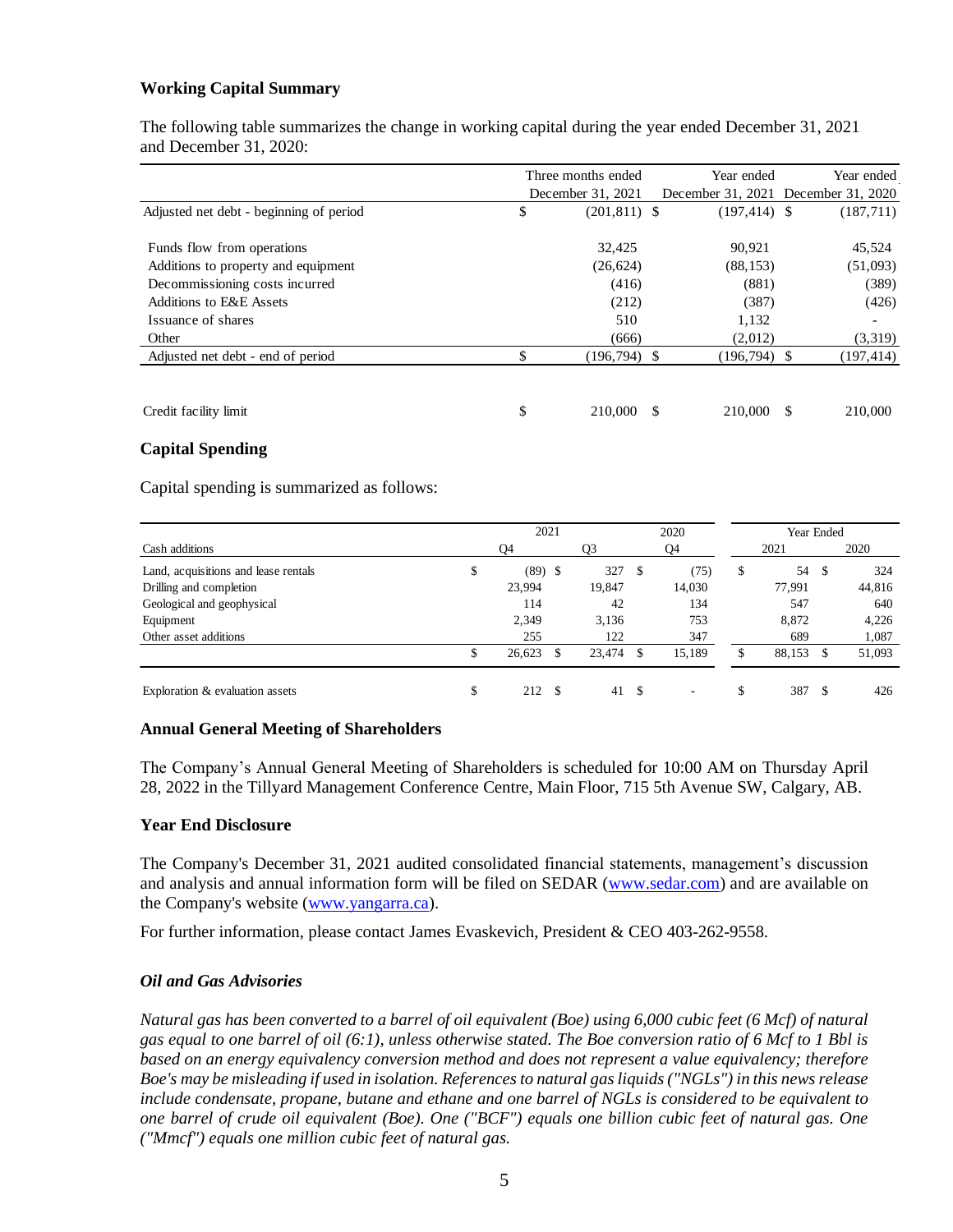*All reserve references in this press release are "Company share gross reserves". Company share gross reserves are the Company's total working interest reserves (operating or non-operating) before the deduction of any royalty obligation s but including royalty interests payable the Company. It should not be assumed that the present worth of estimated future cash flow presented in the tables above represents the fair market value of the reserves. There is no assurance that the forecast prices and costs assumptions will be attained, and variances could be material. The recovery and reserve estimates of Yangarra's crude oil, natural gas liquids and natural gas reserves provided herein are estimates only and there is no guarantee that the estimated reserves will be recovered. Actual crude oil, natural gas and natural gas liquids reserves may be greater than or less than the estimates provided herein.*

*This press release contains metrics commonly used in the oil and natural gas industry which have been prepared by management, such as "recycle ratio", "operating netback", "finding and development costs", "reserve life index" and "net asset value". These terms do not have a standardized meaning and may not be comparable to similar measures presented by other companies and, therefore, should not be used to make such comparisons.* 

*Management uses these oil and gas metrics for its own performance measurements and to provide shareholders with measures to compare Yangarra's operations over time. Readers are cautioned that the information provided by these metrics, or that can be derived from metrics presented in this press release, should not be relied upon for investment or other purposes.*

*All amounts in this news release are stated in Canadian dollars unless otherwise specified.* 

### *Non-IFRS Financial Measures*

*This press release contains references to measures used in the oil and natural gas industry such as "funds flow from operations", "operating netback", "adjusted working capital deficit", and "net debt". These measures do not have standardized meanings prescribed by International Financial Reporting Standards ("IFRS") and, therefore should not be considered in isolation. These reported amounts and their underlying calculations are not necessarily comparable or calculated in an identical manner to a similarly titled measure of other companies where similar terminology is used. Where these measures are used they should be given careful consideration by the reader. These measures have been described and presented in this press release in order to provide shareholders and potential investors with additional information regarding the Company's liquidity and its ability to generate funds to finance its operations.* 

*Funds flow from operations should not be considered an alternative to, or more meaningful than, cash provided by operating, investing and financing activities or net income as determined in accordance with IFRS, as an indicator of Yangarra's performance or liquidity. Funds flow from operations is used by Yangarra to evaluate operating results and Yangarra's ability to generate cash flow to fund capital expenditures and repay indebtedness. Funds flow from operations denotes cash flow from operating activities as it appears on the Company's Statement of Cash Flows before decommissioning expenditures and changes in non-cash operating working capital. Funds flow from operations is also derived from net income (loss) plus non-cash items including deferred income tax expense, depletion and depreciation expense, impairment expense, stock-based compensation expense, accretion expense, unrealized gains or losses on financial instruments and gains or losses on asset divestitures. Funds from operations netback is calculated on a per boe basis and funds from operations per share is calculated as funds from operations divided by the weighted average number of basic and diluted common shares outstanding. Operating netback denotes petroleum and natural gas revenue and realized gains or losses on financial instruments less royalty expenses, operating expenses and transportation and marketing expenses calculated on a per boe basis. Adjusted working capital deficit includes current assets less current liabilities excluding the current portion of the amount drawn on the credit facilities, the current portion of the fair value of financial instruments and the deferred premium on financial instruments. Yangarra uses net debt as a measure to*  assess its financial position. Net debt includes current assets less current liabilities excluding the current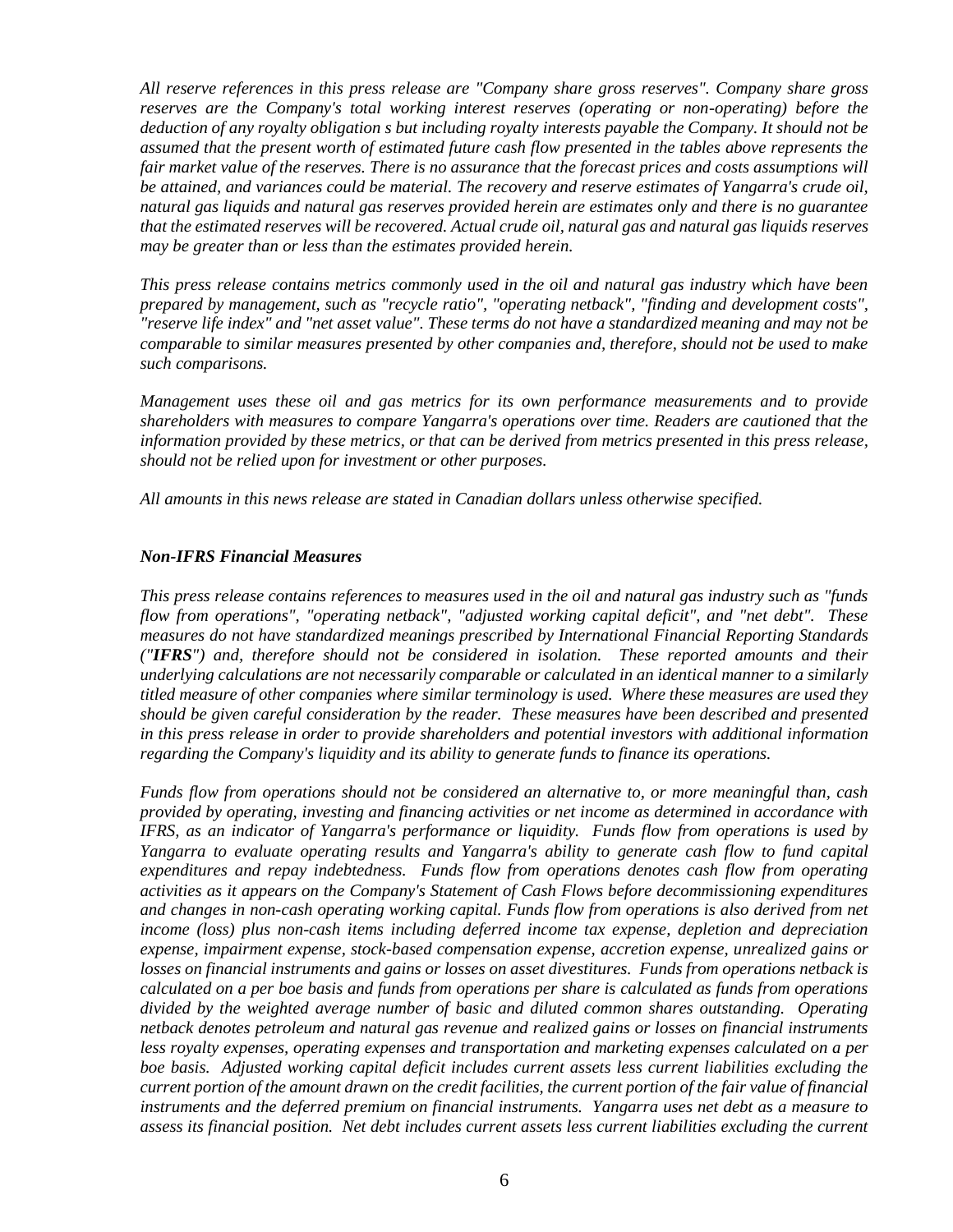*portion of the fair value of financial instruments and the deferred premium on financial instruments, plus the long-term financial obligation.*

*Readers should also note that adjusted earnings before interest, taxes, depletion & depreciation, amortization ("Adjusted EBITDA") is a non-IFRS financial measures and do not have any standardized meaning under IFRS and is therefore unlikely to be comparable to similar measures presented by other companies. Yangarra believes that Adjusted EBITDA is a useful supplemental measure, which provide an indication of the results generated by the Yangarra's primary business activities prior to consideration of how those activities are financed, amortized or taxed. Readers are cautioned, however, that Adjusted EBITDA should not be construed as an alternative to comprehensive income (loss) determined in accordance with IFRS as an indicator of Yangarra's financial performance.*

*Please refer to the management discussion and analysis for the year ended December 31, 2021 for Non-IFRS financial measure reconciliation tables.*

### *Forward Looking Information*

*This press release contains forward-looking statements and forward-looking information (collectively "forward-looking information") within the meaning of applicable securities laws relating to the Company's plans and other aspects of our anticipated future operations, management focus, strategies, financial, operating and production results and business opportunities. Forward-looking information typically uses words such as "anticipate", "believe", "continue", "sustain", "project", "expect", "forecast", "budget", "goal", "guidance", "plan", "objective", "strategy", "target", "intend" or similar words suggesting future outcomes, statements that actions, events or conditions "may", "would", "could" or "will" be taken or occur in the future, including statements about our production and cashflow guidance, expectations regarding debt repayments and return of capital strategies as well as our, plans, objectives, priorities and focus, growth plans; our estimations on future costs; volatility of commodity prices, expectations on well economics, availability and use of cash flow, well performance expectations, availability of funding and capital plans and currency fluctuations. Statements relating to "reserves" are also deemed to be forwardlooking statements, as they involve the implied assessment, based on certain estimates and assumptions, that the reserves described exist in the quantities predicted or estimated and that the reserves can be profitably produced in the future.*

*The forward-looking information is based on certain key expectations and assumptions made by our management, including expectations and assumptions concerning prevailing commodity prices, exchange rates, interest rates, applicable royalty rates and tax laws; future production rates and estimates of operating costs; performance of existing and future wells; reserve volumes; anticipated timing and results of capital expenditures; the success obtained in drilling new wells; the sufficiency of budgeted capital expenditures in carrying out planned activities; benefits to shareholders of our programs and initiatives, the timing, location and extent of future drilling operations; the state of the economy and the exploration and production business; results of operations; performance; business prospects and opportunities; the availability and cost of financing, labour and services; the impact of increasing competition; ability to efficiently integrate assets and employees acquired through acquisitions, ability to market oil and natural gas successfully and our ability to access capital.*

*Although we believe that the expectations and assumptions on which such forward-looking information is based are reasonable, undue reliance should not be placed on the forward-looking information because Yangarra can give no assurance that they will prove to be correct. Since forward-looking information addresses future events and conditions, by its very nature they involve inherent risks and uncertainties. Our actual results, performance or achievement could differ materially from those expressed in, or implied by, the forward-looking information and, accordingly, no assurance can be given that any of the events anticipated by the forward-looking information will transpire or occur, or if any of them do so, what benefits that we will derive therefrom. Management has included the above summary of assumptions and risks related to forward-looking information provided in this press release in order to provide security holders*